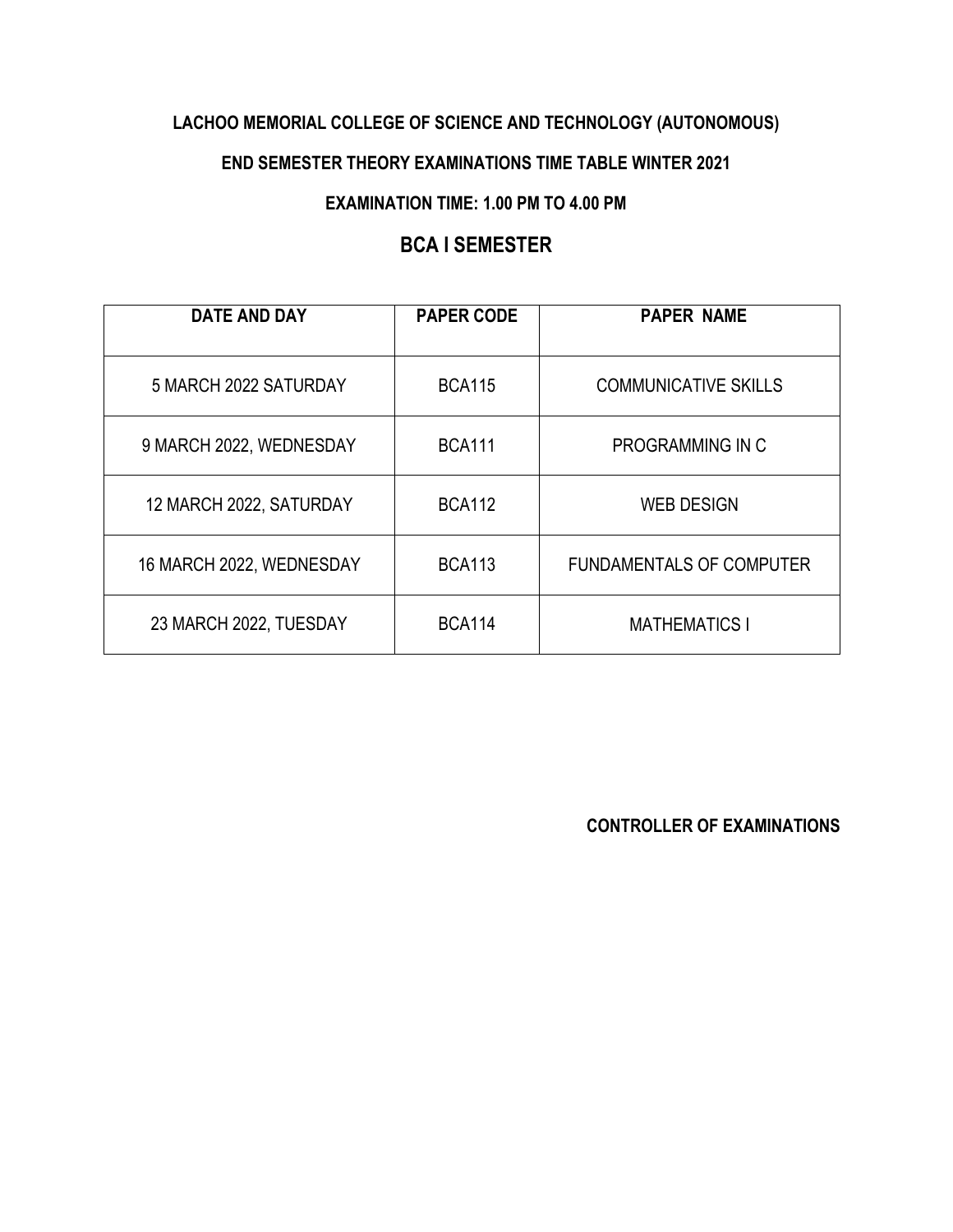## **LACHOO MEMORIAL COLLEGE OF SCIENCE AND TECHNOLOGY (AUTONOMOUS)**

#### **END SEMESTER THEORY EXAMINATIONS TIME TABLE WINTER 2021**

#### **EXAMINATION TIME: 1.00 PM TO 4.00 PM**

## **BCA III SEMESTER**

| <b>DATE AND DAY</b>   | <b>PAPER CODE</b> | <b>PAPER NAME</b>          |
|-----------------------|-------------------|----------------------------|
| 4 MARCH 2022, FRIDAY  | <b>BCA311</b>     | <b>JAVA PROGRAMMING</b>    |
| 8 MARCH 2022, TUESDAY | <b>BCA312</b>     | <b>COMPUTER NETWORKS</b>   |
| 11 MARCH 2022, FRIDAY | <b>BCA313</b>     | DATABASE SYSTEM            |
| 15 MARCH 2022 TUESDAY | <b>BCA314</b>     | E - COMMERCE AND CYBER LAW |
| 22 MARCH 2022 TUESDAY | <b>BCA315</b>     | <b>DIGITAL ELECTRONICS</b> |

**CONTROLLER OF EXAMINATIONS**